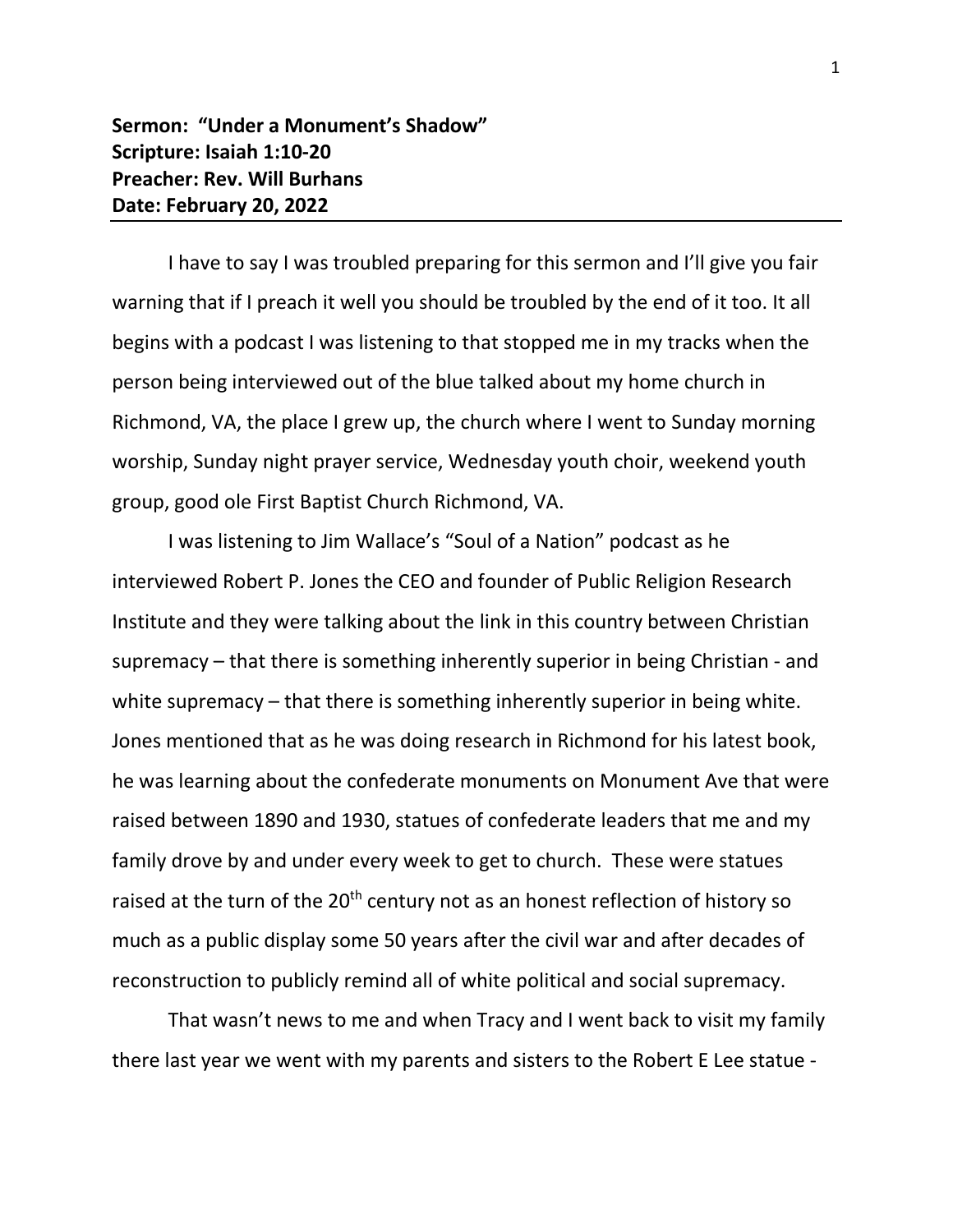before it was removed - and saw the powerful graffiti on it and the display of stories of black people brutalized or killed by the police. There were a lot them.

But what gave me pause was when Robert Jones explained that after the confederate monuments were built on Monument Ave about 7 of the most prominent white churches that were originally located further in downtown Richmond relocated their buildings to be in the shadows of these monuments. I immediately got on-line and looked up the history of my childhood church and what do you know? Not something I learned in Sunday School - originally the church was downtown on East Broad and  $12<sup>th</sup>$  Street and not long after those monuments were built - in 1938 - First Baptist Church up and moved to Monument Ave to be under the shadow not of Christ on the cross but of Stonewall Jackson on his horse. I was somewhat shook as I caught a glimpse of my white Christian Baptist church, that great edifice sitting there on the corner of Monument Ave and Boulevard under the shadow of Stonewall Jackson and in its history aligning itself with a worldview that said a confederate regime that fought for the right to own, use, and sell black people as property, was consistent with its Christian values.

I'm not saying the people who worship there now say that, in fact when the monument was taken down this past year, the pastor there and some parishioners were handing out water bottles and celebrating the dismantling of the statue, which I was heartened to hear. And even when I was growing up in the church we had a relationship with the black Baptist church nearby and would occasionally worship with one another… which is all good and well but I have to say water bottles and friendly church exchanges, making sandwiches together at the local soup kitchen, isn't going to cut through that kind of a history, that kind

2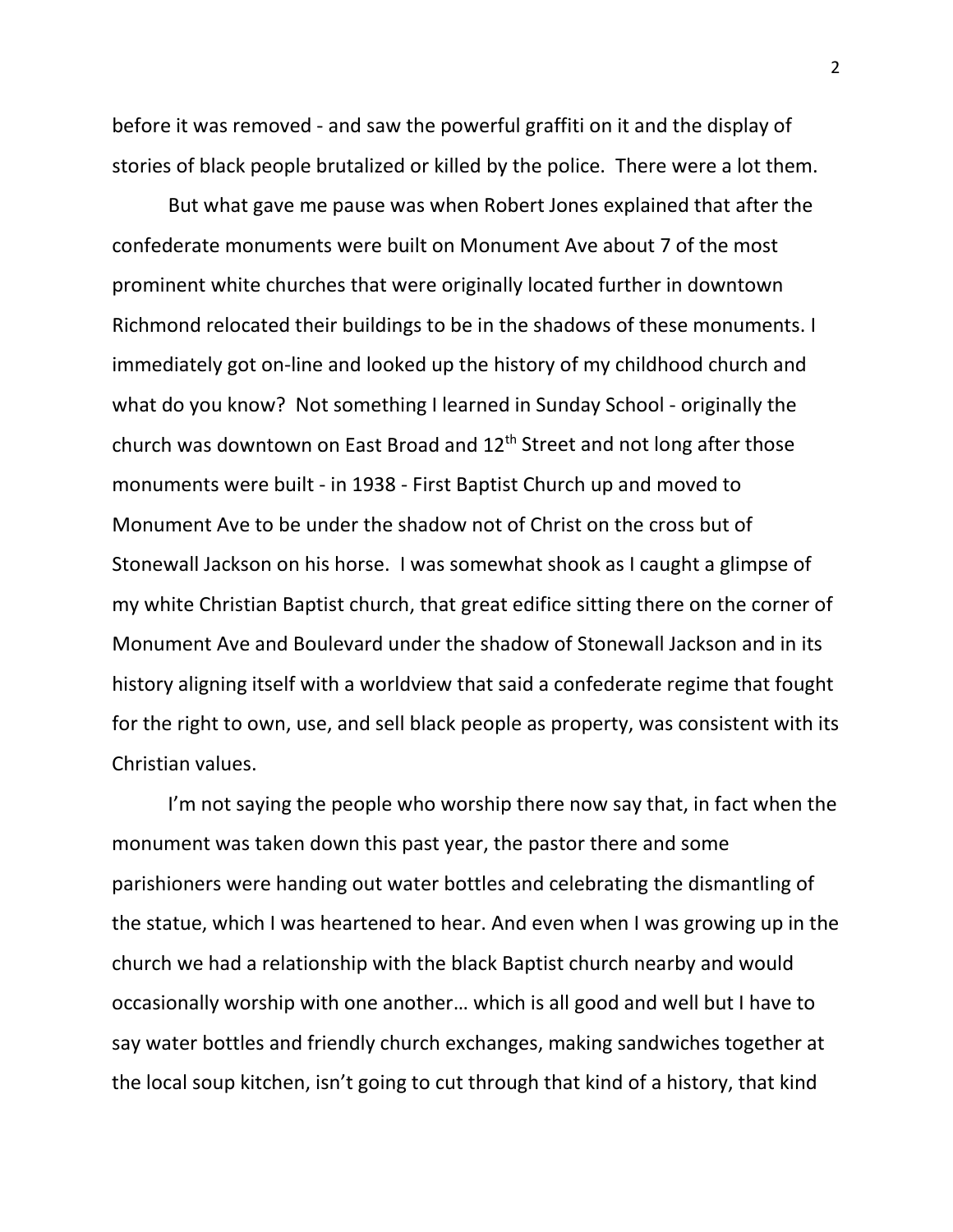of corporate sin, that kind of distortion of Christianity that gives preference to whiteness, that abuses and exploits blackness, and that stays safely segregated in neighborhoods of privilege while remaining silent to the ways that our racist past has ongoing implications in our society today.

How in the world could the religion that places the humble and selfsacrificing Jesus, the Lord who refused to "lord over" anyone and condemned in no uncertain terms those who did, how in the world did our white Christian slaveowning forebears figure out how to take this religion and justify the enslavement and brutalization of others? And how have we as white Christians, in the north and south, cause we all know racism is not just a southern problem, how have we never really reckoned with it.

White supremacy in our country valuing white lives over black lives and making enslavement of blacks possible didn't just happen despite our Christian religion, it was somehow an outgrowth of our Christian religion – not of Christ but the religion. The writer Drew Hart in his book "Who Will Be a Witness" outlines how this came to be saying that Christian supremacy can be traced back to the time when Christianity ceased to be a minority marginalized sect and was married through Constantine to the purposes of the state in the  $4<sup>th</sup>$  century. It caught flame in late medieval Europe when the pope at the time established Terra Nullius which stated that any land occupied by non-Christians was deemed empty land and could be seized through war by Christians, establishing this binary of Christian on this side and heathens on the other which then led to 3 centuries of Christians carrying the cross of Jesus into battle to destroy the bodies and acquire the land of Muslims.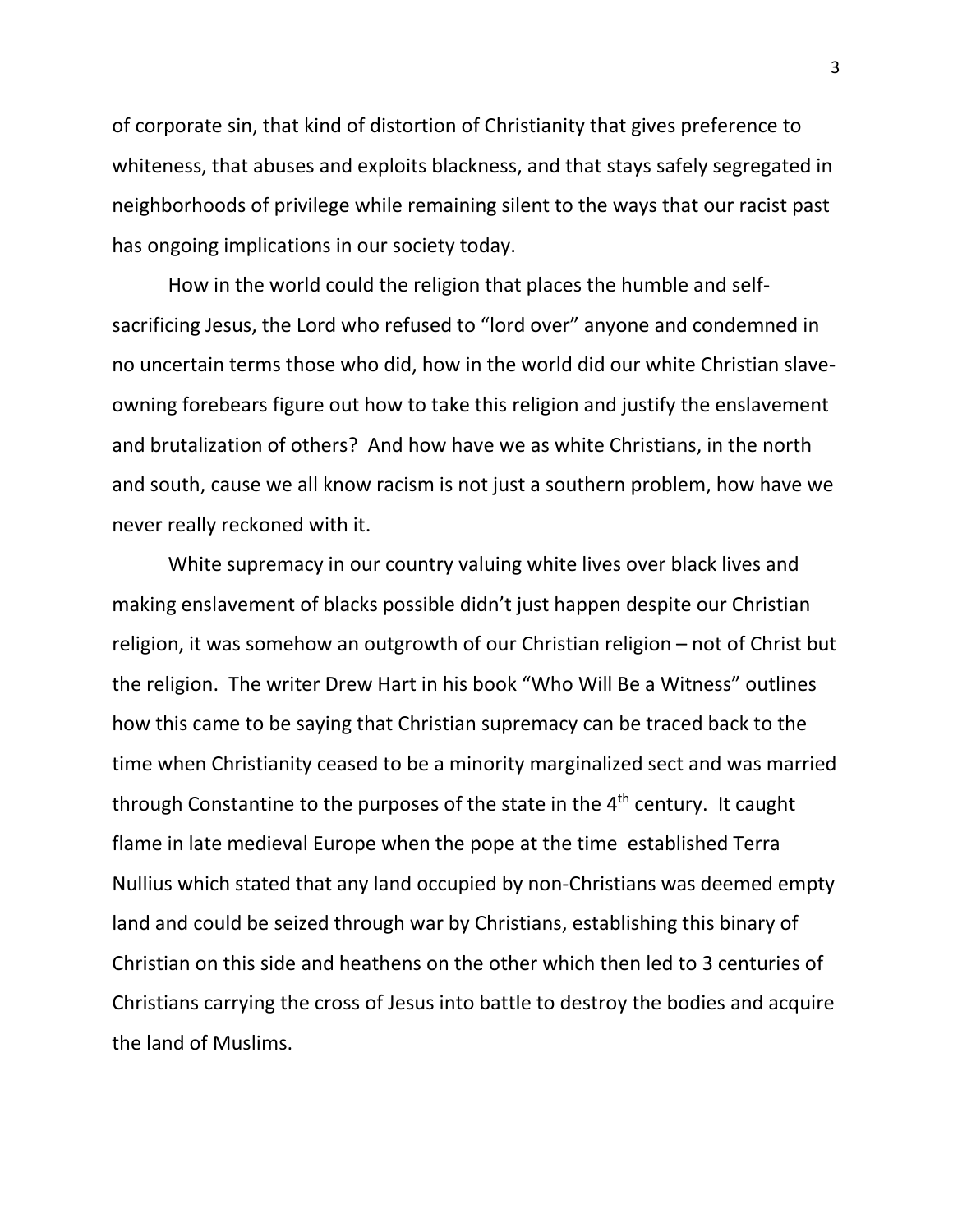Eventually came the divine stamp of approval given by the church for the Western conquest of lands and the settling of the "new world" exemplified in the figure of Christopher Columbus who wrote in his journal as he first discovered the new land – "We can subjugate all the peoples here and make them do whatever we want!" – and so came the slaughter and removal of the indigenous population in this country quickly followed by the enslavement of African people to work in the English colonies all supported and enabled by white Christian churches and pastors who taught that Christianity and the claiming of the Americas and slavery were not in fact incompatible with Christianity but the way God intended it all to be. This brilliantly diabolical twisting of Christian theology, this capacity for selfjustification to believe they were devout Christians despite their treatment of people of color, as Isabel Wilkerson explains in her book "Caste" was so impressive and so effective that it led to one Adolph Hitler a couple hundred years later to study how the Americans could possibly have pulled off such a feat so he could replicate in his own country.

Drew Hart explains frankly that "the practice of Western Christian supremacy over society gave birth to white supremacy and the two functioned as two hands within the same body… their mangled and white supremacist theology justified it all as…. divinely ordained by God." (p.128). He says "The church has been at the center and the forefront of this global scandal." And then if we jump forward to this present day and all that's been happening over the past few years of public conscience raising about systemic racism in our country, it's worth stopping and noting how for the most part white Christian churches remain on the sidelines.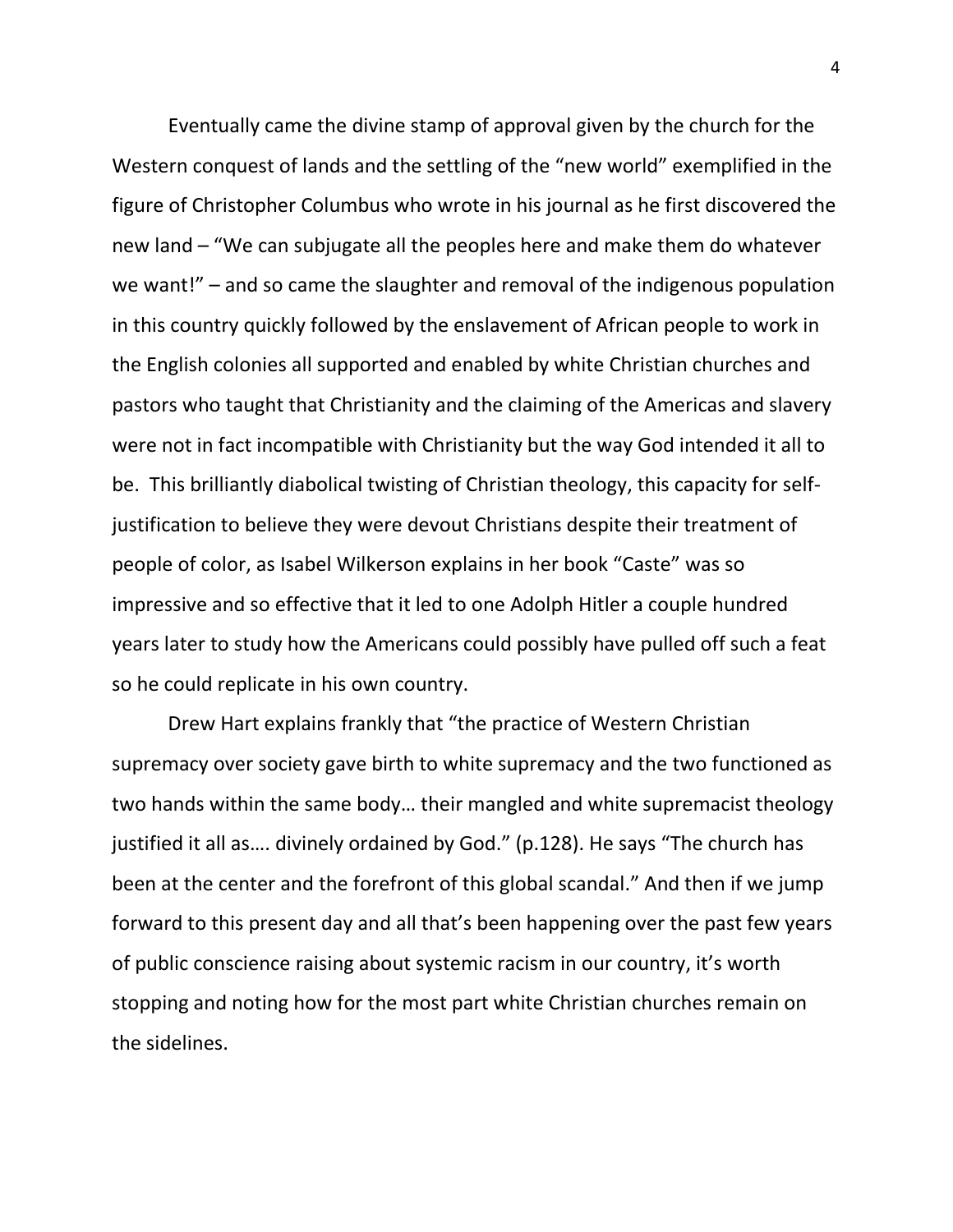There's been this public acknowledgement of such systemic injustices that maintain racial inequities: protests have erupted, monuments have been removed, the NFL has football helmets with "end racism" on them, there are psa's about black history month on various channels all instead of a commercials and… where is the church? Overall it's pretty silent, which suggests to me that Drew Hart's assessment and explanation that the white Christian church has not only allowed white supremacy but fostered it, seems pretty convincing. The church of my upbringing, First Baptist, no longer sits on the corner of Monument Ave and Boulevard under the shadow of Stonewall Jackson but First Baptist sits on Monument Ave and Arthur Ash Boulevard, the city recognized a black tennis star who was also a great advocate for those suffering with HIV, and the city removed the confederate statues and all of this not because of First Baptist there on the corner but despite them.

Robert P. Jones' organization – Public Religion Research Institute, a nonprofit, nonpartisan, organization dedicated to conducting independent research, conducted a study of religion in American that came to a disturbing conclusion. Robert Jones, a southern Christian himself described the results - "If you take your average white American, and you add Christian identity, they move up the racism index not down." White people, they said their study revealed, are more likely to hold racist views if they are Christian than if they are unaffiliated.

Do you hear what that is saying? That white supremacy is so deep in our history and enmeshed in white American Christianity – north or south - that if it's not overt then there's some kind of unconscious transmission of white supremacist views that are carried along in our American faith tradition. Are you troubled yet?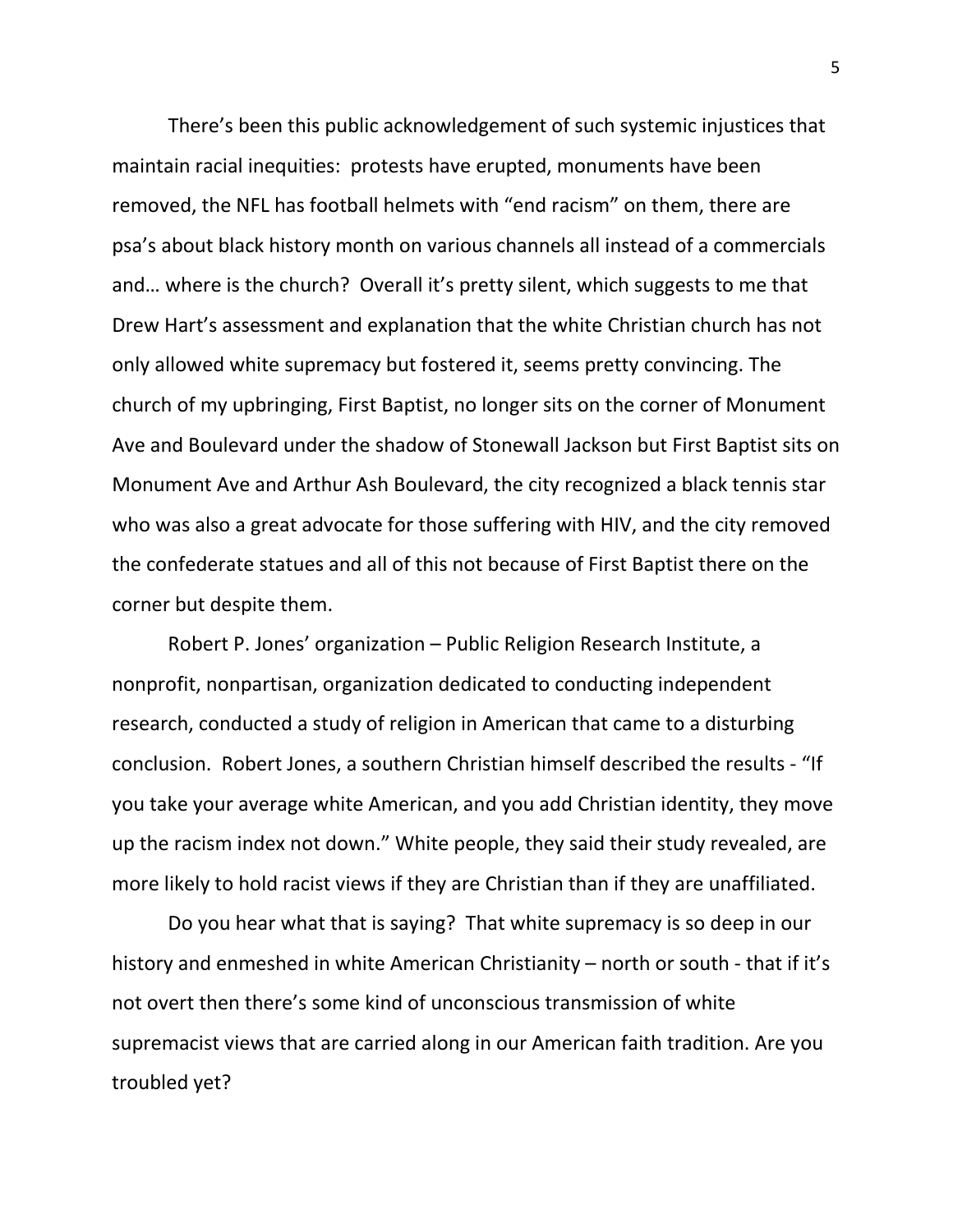That's a lot to lay on you this morning and my job as a preacher is not to give you a history lesson but to help illuminate the Bible in hopes that you might catch a glimpse of God's truth for your life. So let me begin drawing this sermon to a close by tethering what this history lesson on Christian and white supremacy has to do with what we are taught in the sacred word.

- 1. A tough-love critique of one's own tradition, country, people, is what the prophets of the Old Testament and Jesus himself were in the business of - raising their voices to proclaim and complain about how Israel, God's chosen people, God's own nation, were falling from grace and distorting God's dream for them. The Jews gave the world the gift of self-critique and self-analysis. They understood that there is an external standard to which we are held, namely God's standard, and that we are accountable to that and must challenge ourselves if we fall short. To look squarely at the white Christian church's role in racism and the exploitation of others is being faithful to the biblical prophetic tradition.
- 2. To state the obvious, those standards that God expects of us, according to the prophets and Jesus himself, are at utter odds with a mindset of Christian supremacy and white supremacy. The standard we are measured by requires us to eschew any lording over and instead has to do with how we treat the least, the lost, the last, the oppressed of society – "I hate your solemn assemblies," Isaiah has God saying, "wash yourself clean, remove your evil doing, learn to do good, seek justice, rescue the oppressed." Jesus says the last will be first, the lost found, the least made to be greatest.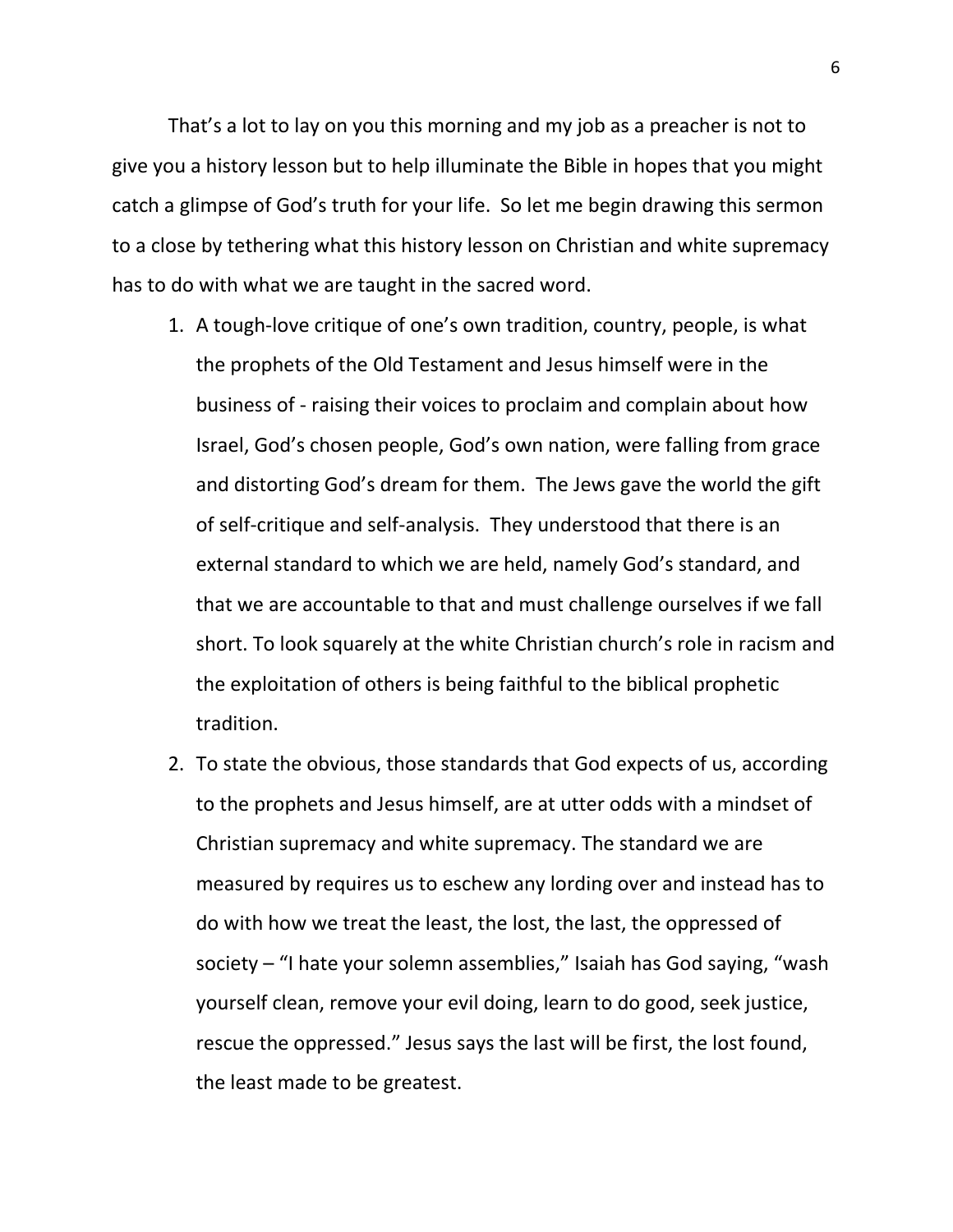- 3. The prophets and Jesus himself highlighted societal transformation more than personal salvation. Could it be - and this is something that Jones hits hard in his book called "White Too Long" - could it be that the American Christian emphasis upon the individual relationship with God and the personal savior of Jesus is something of a smokescreen to avoid applying our faith to larger societal issues? Martin Luther King in his Letter in a Birmingham Jail names it squarely when he's mystified by the churches around him sitting on the sidelines of the civil rights movement and writes "Who are these white Christians sitting safely behind their anesthetizing stained glass windows?" Focusing exclusively on a very personal salvation is a distortion of biblical teaching and dulls our moral conscience. The equivalent of this, I would suggest, in our more progressive Christian churches is the claim that social justice is too political for church and that we should stay focused on spirituality.
- 4. Finally, as we move towards Lent in a couple of weeks, we highlight the role of confession and repentance in the biblical narrative, that confession, repentance, forgiveness is a central monumental avenue to God. An honest reckoning of our history and how we have been complicit in white dominance and supremacy is appropriate if we want to follow Jesus as white American Christians. What is the history of our particular church as it relates to racial issues here in the greater Boston area? Shouldn't we ask? Did our founding families have slaves? Were they a part of how Winchester became exclusively white and wealthy? If centuries of policy have advantaged white people and economically plundered black people, then shouldn't the white Christian church